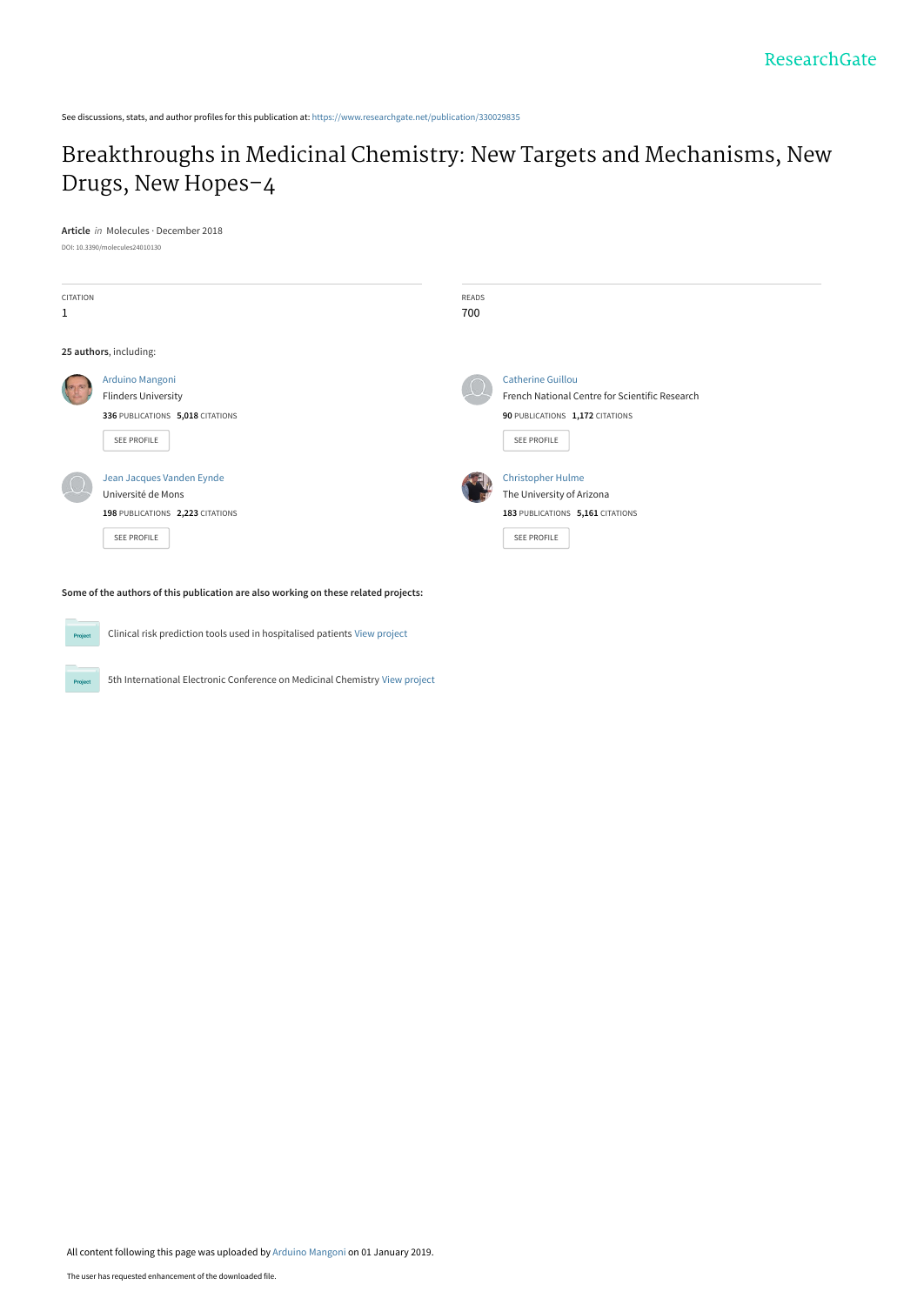

*Editorial*

# **Breakthroughs in Medicinal Chemistry: New Targets and Mechanisms, New Drugs, New Hopes–4**

**Arduino A Mangoni <sup>1</sup> [,](https://orcid.org/0000-0001-8699-1412) Catherine Guillou <sup>2</sup> , Jean Jacques Vanden Eynde <sup>3</sup> [,](https://orcid.org/0000-0003-4770-4104) Christopher Hulme <sup>4</sup> , Josef Jampilek <sup>5</sup> [,](https://orcid.org/0000-0003-2003-9052) Wei Li <sup>6</sup> , Katalin Prokai-Tatrai <sup>7</sup> [,](https://orcid.org/0000-0001-5595-1346) Jarkko Rautio <sup>8</sup> , Simona Collina [9](https://orcid.org/0000-0002-2954-7558) , Tiziano Tuccinardi <sup>10</sup> [,](https://orcid.org/0000-0002-6205-4069) Maria Emília Sousa 11,12 [,](https://orcid.org/0000-0002-5397-4672) Jean-Marc Sabatier <sup>13</sup> [,](https://orcid.org/0000-0002-9040-5647) Stefania Galdiero <sup>14</sup> [,](https://orcid.org/0000-0002-7849-7024) Rafik Karaman 15,16 [,](https://orcid.org/0000-0001-5526-4490) George Kokotos <sup>17</sup> [,](https://orcid.org/0000-0003-3753-7082) Giangiacomo Torri <sup>18</sup> , F. Javier Luque <sup>19</sup> [,](https://orcid.org/0000-0002-8049-3567) M. Helena Vasconcelos 20,21,22 [,](https://orcid.org/0000-0002-7801-4643) Dimitra Hadjipavlou-Litina 2[3](https://orcid.org/0000-0002-1844-350X) , Carlo Siciliano <sup>24</sup> [,](https://orcid.org/0000-0002-0584-219X) Michael Gütschow <sup>25</sup> [,](https://orcid.org/0000-0002-9376-7897) Rino Ragno <sup>26</sup> [,](https://orcid.org/0000-0001-5399-975X) Paula A. C. Gomes <sup>27</sup> [,](https://orcid.org/0000-0002-6018-4724) Luigi A. Agrofoglio 2[8](https://orcid.org/0000-0002-6083-0810) and Diego Muñoz-Torrero 29,[\\*](https://orcid.org/0000-0002-8140-8555)**

- <sup>1</sup> Discipline of Clinical Pharmacology, College of Medicine and Public Health, Flinders University and Flinders Medical Centre, Bedford Park, SA 5042, Australia; arduino.mangoni@flinders.edu.au
- 2 Institut de Chimie des Substances Naturelles, CNRS UPR 2301, Unversité de Paris-Saclay, France; Catherine.guillou@cnrs.fr
- <sup>3</sup> Formerly head of the Department of Organic Chemistry (FS), University of Mons-UMONS, 7000 Mons, Belgium; jean-jacques.vandeneynde@ex.umons.ac.be
- Department of Pharmacology and Toxicology, and Department of Chemistry and Biochemistry, College of Pharmacy, The University of Arizona, Biological Sciences West Room 351, 1041 East Lowell Street, Tucson, AZ 85721, USA; hulme@pharmacy.arizona.edu
- <sup>5</sup> Department of Pharmaceutical Chemistry, Faculty of Pharmacy, Comenius University, Odbojarov 10, SK-832 32 Bratislava, Slovakia; josef.jampilek@gmail.com
- <sup>6</sup> Department of Pharmaceutical Sciences, College of Pharmacy, University of Tennessee Health Science Center, 881 Madison Avenue, room 561, Memphis, TN 38163, USA; wli@uthsc.edu
- <sup>7</sup> Department of Pharmacology and Neuroscience, University of North Texas Health Science Center, 3500 Camp Bowie Blvd, Fort Worth, TX 76107, USA; katalin.prokai@unthsc.edu
- <sup>8</sup> School of Pharmacy, Faculty of Health Sciences, University of Eastern Finland, P.O. Box 1627, FI-70211 Kuopio, Finland; jarkko.rautio@uef.fi
- <sup>9</sup> Department of Drug Sciences, Medicinal Chemistry and Pharmaceutical Technology Section, University of Pavia, Viale Taramelli 12, 27100 Pavia, Italy; simona.collina@unipv.it
- <sup>10</sup> Department of Pharmacy, University of Pisa, Via Bonanno 6, 56126 Pisa, Italy; tiziano.tuccinardi@unipi.it
- <sup>11</sup> Laboratório de Química Orgânica e Farmacêutica, Departamento de Ciências, Químicas, Faculdade de Farmácia, Universidade do Porto, Rua Jorge Viterbo Ferreira 228, 4050-313 Porto, Portugal; esousa@ff.up.pt
- <sup>12</sup> Interdisciplinar de Investigação Marinha e Ambiental (CIIMAR/CIMAR), Universidade do Porto, Terminal de Cruzeiros do Porto de Leixões, Avenida General Norton de Matos, S/N 4450-208 Matosinhos, Portugal
- <sup>13</sup> Laboratory INSERM UMR 1097, Aix-Marseille University, Parc Scientifique et Technologique de Luminy, 163, Avenue de Luminy, Bâtiment TPR2, Case 939, 13288 Marseille, France; sabatier.jm1@libertysurf.fr
- <sup>14</sup> University of Naples Federico II, Department of Pharmacy, Via Mezzocannone 16, 80134 Napoli, Italy; sgaldier@unina.it
- <sup>15</sup> Pharmaceutical & Medicinal Chemistry Department, Faculty of Pharmacy, Al-Quds University, POB 20002 Jerusalem, Palestine; dr\_karaman@yahoo.com
- <sup>16</sup> Department of Sciences, University of Basilicata, Viadell'Ateneo Lucano 10, 85100, Potenza, Italy
- <sup>17</sup> Department of Chemistry, National and Kapodistrian University of Athens, Panepistimiopolis, 15771 Athens, Greece; gkokotos@chem.uoa.gr
- <sup>18</sup> Carbohydrate Sciences Department, Ronzoni Institute, Milan, Italy; torri@ronzoni.it
- <sup>19</sup> Department of Nutrition, Food Sciences and Gastronomy, Faculty of Pharmacy and Food Sciences, Institute of Biomedicine (IBUB) and Institute of Theoretical and Computational Chemistry (IQTC), University of Barcelona, Av. Prat de la Riba 171, E-08921 Santa Coloma de Gramenet, Spain; fjluque@ub.edu
- <sup>20</sup> i3S-Instituto de Investigação e Inovação em Saúde, Universidade do Porto, Rua Alfredo Allen 208, 4200-135 Porto, Portugal; hvasconcelos@ipatimup.pt
- <sup>21</sup> Cancer Drug Resistance Group-IPATIMUP-Institute of Molecular Pathology and Immunology of the University of Porto, Rua Júlio Amaral de Carvalho, 45, 4200-135 Porto, Portugal

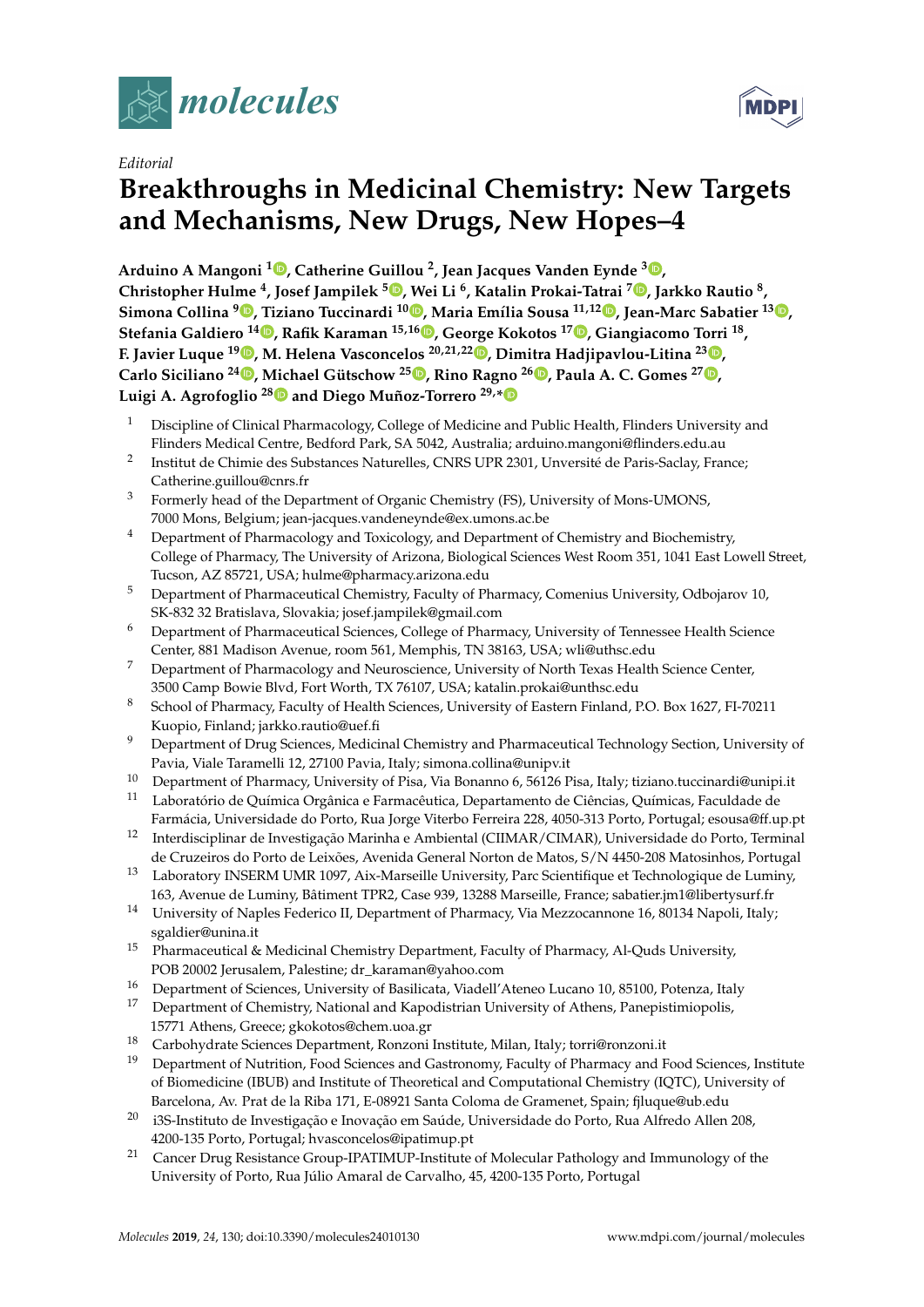- <sup>22</sup> Department of Biological Sciences, FFUP-Faculty of Pharmacy, University of Porto, Rua de Jorge Viterbo Ferreira 228, 4050-313 Porto, Portugal
- <sup>23</sup> Department of Pharmaceutical Chemistry, School of Pharmacy, Faculty of Health Sciences, Aristotle University of Thessaloniki, 54124 Thessaloniki, Greece; hadjipav@pharm.auth.gr
- <sup>24</sup> Department of Pharmacy, Health and Nutritional Sciences, University of Calabria, I-87036 Arcavacata di Rende, Italy; carlo.siciliano@unical.it
- <sup>25</sup> Pharmaceutical Institute, University of Bonn, An der Immenburg 4, 53115 Bonn, Germany; guetschow@uni-bonn.de
- <sup>26</sup> Rome Center for Molecular Design, Department of Drug Chemistry and Technology, Sapienza University of Rome, P.le Aldo Moro 5, 00185 Rome, Italy; rino.ragno@uniroma1.it
- <sup>27</sup> LAQV-REQUIMTE, Departamento de Química e Bioquímica, Faculdade de Ciências da Universidade do Porto, Rua do Campo Alegre 687, 4169-007 Porto, Portugal; pgomes@fc.up.pt
- <sup>28</sup> ICOA UMR CNRS 6005, Universite d'Orleans, Rue de Chartres, 45067 Orleans CEDEX 2, France; luigi.agrofoglio@univ-orleans.fr
- <sup>29</sup> Laboratory of Pharmaceutical Chemistry, Faculty of Pharmacy and Food Sciences, and Institute of Biomedicine (IBUB), University of Barcelona, Av. Joan XXIII, 27-31, Barcelona E-08028, Spain
- **\*** Correspondence: dmunoztorrero@ub.edu; Tel.: +34-934-024-533

Received: 24 December 2018; Accepted: 25 December 2018; Published: 31 December 2018



## **1. Introduction**

Breakthroughs in Medicinal Chemistry: New Targets and Mechanisms, New Drugs, New Hopes is a series of Editorials, which is published on a biannual basis by the Editorial Board of the Medicinal Chemistry section of the journal *Molecules*. In these Editorials, we highlight in brief reports (of about one hundred words) a number of recently published articles that describe crucial findings, such as the discovery of novel drug targets and mechanisms of action, or novel classes of drugs, which may inspire future medicinal chemistry endeavours devoted to addressing prime unmet medical needs.

## **2. PI3K**δ **Inhibition: A New Treatment Paradigm in Asthma and Chronic Obstructive Pulmonary Disease**

## Highlighted by Arduino A Mangoni

Despite significant advances in diagnosis and treatment, chronic respiratory conditions such as asthma and chronic obstructive pulmonary disease (COPD) remain a major cause of disability and death worldwide [\[1\]](#page-10-0). Erra et al report the discovery and the optimization of a series of novel, inhaled, compounds that target the phosphoinositide 3-kinase lipid kinase class I isoform  $\delta$  (PI3K $\delta$ ), primarily involved in the modulation of immune cell function [\[2](#page-10-1)[,3\]](#page-10-2). A strategy based on the identification of agents with high potency and selectivity towards PI3Kδ and high plasma clearance led to LAS195319, *N*-[4-(4-{[(1*S*)-1-(5-methyl-4-oxo-3-phenyl-3,4-dihydropyrrolo-[2,1-*f*][1,2,4]triazin-2-yl)ethyl]amino}- 7*H*-pyrrolo[2,3-*d*]pyrimidin-5-yl)-1*H*-indol-6-yl]sulfamide. Pharmacokinetic studies in rat showed that LAS195319 exhibited the highest lung exposure, both in solution and in suspension, and lung/plasma partition ratio. In an ovalbumin-induced rat inflammation model, the intratracheal administration of LAS195319 significantly reduced the infiltration of eosinophils and basophils in the bronchoalveolar lavage. Notably the magnitude of these effects was similar to that of fluticasone. Pending further pharmacological and biological characterization, the results of this study suggest that PI3Kδ might represent a promising therapeutic target in asthma and COPD.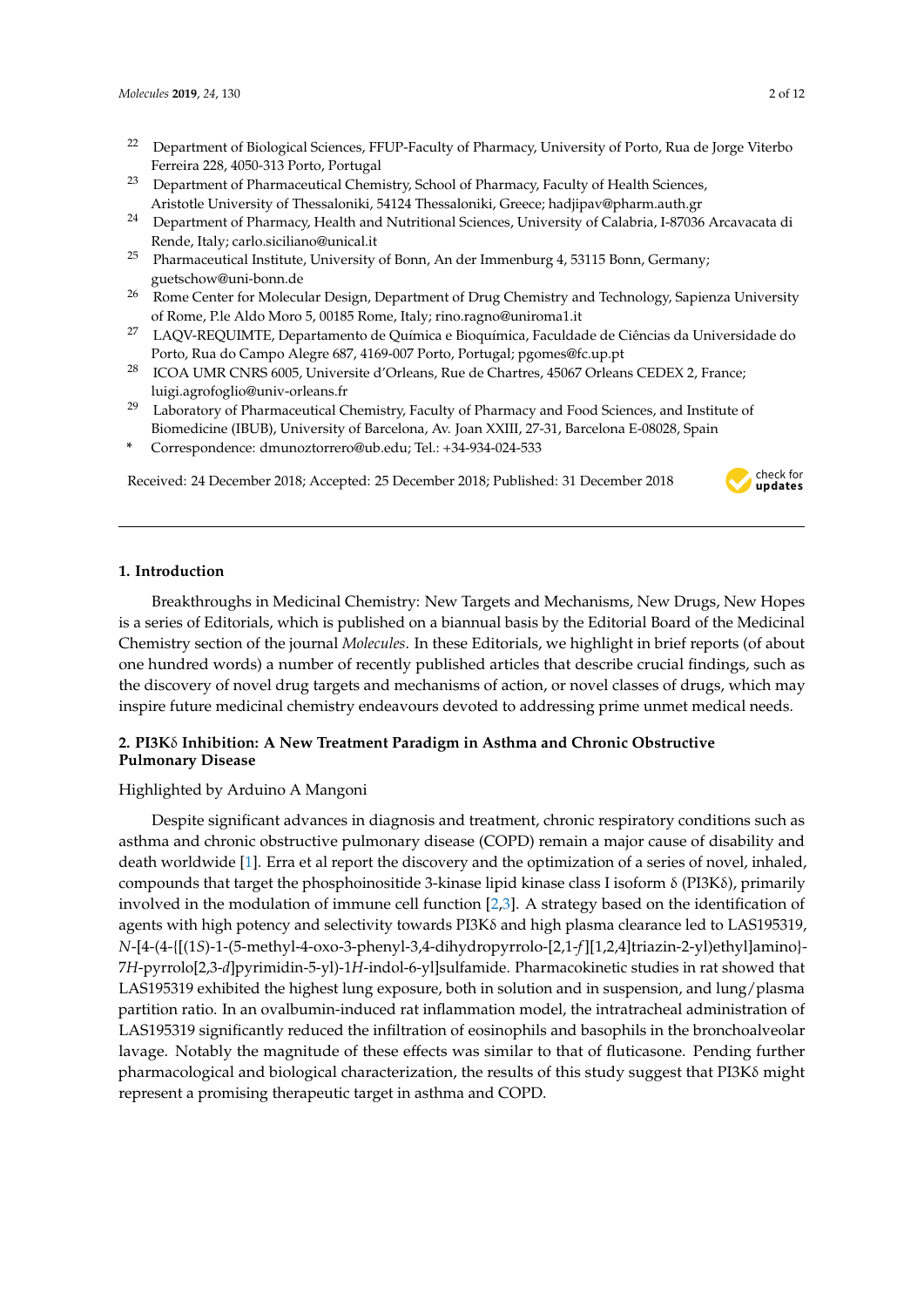## **3. Design and Synthesis of Tubulin and Histone Deacetylase Inhibitor Based on iso-Combretastatin A-4**

#### Highlighted by Catherine Guillou

In the past decade, the design of multi-target drugs has gained considerable interest due to their benefits in the treatment of complex diseases such as cancer. Their design is considered as a challenge in antitumor drug discovery. In this context, researchers from the CosMIT team (BioCIS-CNRS/UPSud UMR 8076) have designed and synthesized dual molecules. A new series of hybrid molecules based on isocombretastatine A-4 and belinostat was prepared. Two compounds were proven to be potent inhibitors of both tubulin polymerization and HDAC8 activity leading to excellent antiproliferative activity. These compounds have  $GI_{50}$  on HCT116 tumor cells in the nM range. They inhibit tubuline polymerization in the  $\mu$ M range and HDAC8 in the nM range [\[4\]](#page-10-3).

#### **4. Expedient On-Resin Synthesis of Peptidic Benzimidazoles**

#### Highlighted by Jean Jacques Vanden Eynde

The lack of new antibiotics and the spread of multi-resistant germs motivate many studies aiming to discover specific targets that are essential for the growth of bacteria. Peptide deformylase is one of those targets. It is a ferrous ion-containing enzyme catalyzing the removal of the *N*-formyl group from *N*-formyl methionine during the protein synthesis. Most inhibitors are pseudopeptide hydroxamic acids, derivatives that can be depicted as peptidomimetics bearing a chelator. Based on that scaffold and because benzimidazoles are antibacterial agents capable of chelating  $Fe<sup>2+</sup>$  ions, benzimidazole conjugates containing amino acids could emerge as alternative inhibitors. Consequently, the elegant solid phase synthesis of such conjugates, as described by Bird et al. [\[5\]](#page-10-4), appears as an essential tool for the design of novel innovative antibiotics.

## **5. Development of a Novel Human Parathyroid Hormone Receptor 1 (hPTHR1) Agonist (CH5447240), a Potent and Orally Available Small Molecule for Treatment of Hypoparathyroidism**

## Highlighted by Christopher Hulme

PTH is an 84 amino acid polypeptide, secreted by the parathyroid glands, which maintains serum calcium and phosphate levels through agonism of the PTH type 1 receptor (PTHR1) in bone and kidney. The drug teriparatide (Forteo<sup>®</sup>) is a recombinant protein version of PTH consisting of the first (N-terminus) 34 amino acids, the bioactive part of the hormone. As such, it promotes bone growth with utility for osteoporosis. The paper herein details the discovery of a potent, orally bioavailable small molecule PTHR1 agonist, claimed to be the precursor to the clinical candidate PCO371 being evaluated as a treatment for hypoparathyroidism. The translation of 1-34mer peptidic agonistic activity into a small molecule is a significant achievement [\[6\]](#page-11-0) and if studies are directed towards osteoporosis, the cost of goods should be significantly less than for teriparatide.

#### **6. Prospects of Multi-Target Drugs**

#### Highlighted by Josef Jampilek

The new broad-spectrum antibacterial chemotherapeutic 2-{[3-(3,6-dichloro-9*H*-carbazol-9-yl)-2 hydroxypropyl]amino}-2-(hydroxymethyl)propane-1,3-diol (DCAP) specifically disrupts membranes of Gram-positive and Gram-negative bacteria. In addition, it blocks autophagy by preventing autophagolysosome maturation and interrupting the autophagic flux. Autophagy is an important process in adaptive responses to nutrient deprivation and stress, but can be exploited by nutrient-deprived pathogens as well as tumor cells to promote their own survival. The biological effects of DCAP resulted in a significant reduction of uropathogenic *Escherichia coli*, as well as an enhancement of the anticancer activity of the histone acetyltransferase inhibitor vorinostat that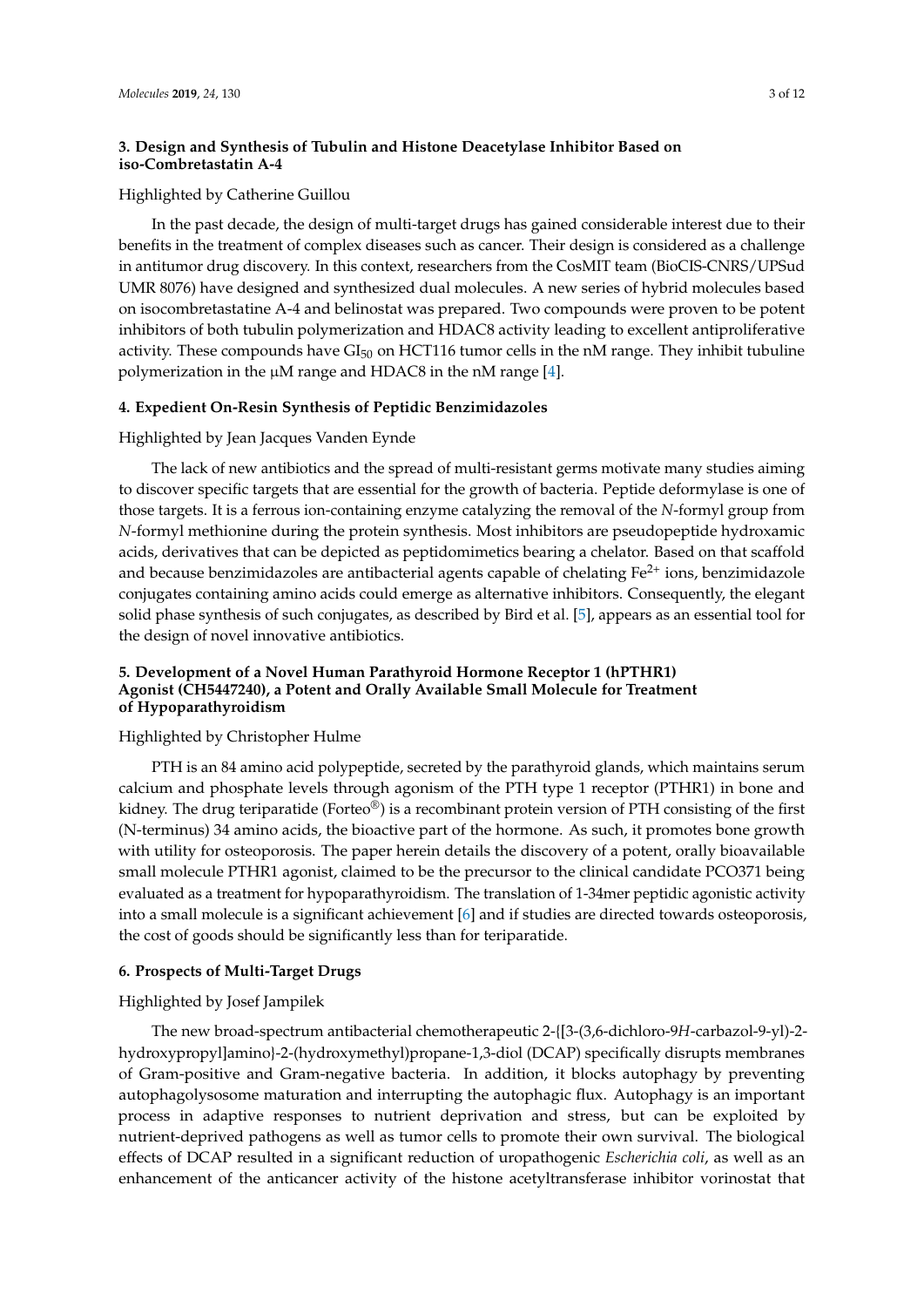increases predisposition to bacterial infections [\[7\]](#page-11-1). Thus, DCAP belongs to so-called multi-target agents demonstrating both antibacterial effect and anticancer adjuvant activity. Multi-target drug discovery represents an innovative approach of medicinal chemistry that is based on the concepts of privileged scaffolds, polypharmacology and multifactorial diseases [\[8\]](#page-11-2). This strategy seems to be a very useful tool in the design of antineoplastic and anti-infectious agents, as therapeutic agents designed in this way interact with multiple targets and thus prevent resistance acting against various classes of pathogens and simultaneously against tumor cells [\[9\]](#page-11-3).

## **7. A New Class of Vitamin D3 Analogs That Show High Cell-type Selectivity as Potential Immunomodulatory Agents**

## Highlighted by Wei Li

Apart from its classical functions for mineral homeostasis, 1,25-dihydroxyvitamin D3 (1,25D3, the biologically active form of vitamin D3) can produce important immunomodulatory effects that could be useful for treating a variety of diseases such as osteoporosis. However, the use of 1,25D3 for effective immunomodulation is limited mainly due to hypercalcemic toxicities which presumably arise from the activation of the vitamin D receptors (VDR) in intestine cells, instead of selective VDR activations in immune cells. A recent report by Otero and co-workers demonstrated that by proper modifying the sidechain, a new class of vitamin D3 analogs can achieve high cell-type selectivity for kidney cells, bone cells, and monocytes over intestine and skin cells [\[10\]](#page-11-4). They further solved the crystal structure of the best compound in complex with the VDR-ligand binding domain and revealed the structural differences in the helix11 region and surface binding, between this compound and the VDR native ligand 1,25D3. These results strongly suggest that it is possible to develop highly cell-type selective VDR activators that can produce strong immunomodulatory effects without inducing the undesired hypercalcemic toxicity.

#### **8. Inhalable JAK1 Inhibitors for Asthma Treatment**

#### Highlighted by Katalin Prokai-Tatrai

According to the World Health Organization, over 200 million people suffer from asthma. There is a certain segment of asthma sufferers that do not respond well to current therapies, calling for alternative therapeutic option. Orally bioavailable Janus kinase 1 (JAK1) inhibitors look promising in animal models of the disease; however, they also cause significant unwanted side effects making them unsuitable for asthma treatment in humans. Recently, a small-molecule JAK1 inhibitor of the pyrazolopyrimidine class called iJak-381 has been reported as a novel approach to treat asthma [\[11\]](#page-11-5). iJak-381's pharmacological action is highly restricted to the lungs after inhalation minimizing therefore systemic side effects. This inhibitor is designed to be rapidly metabolized by the liver in case of accidental systemic exposure, further improving its safety profile. The therapeutic effect of iJak-381 has been tested in various preclinical animal models of asthma convincingly showing that lung-restricted inhibition of JAK1 provides protection against asthma-related inflammation. This suggests that local and selective inhibition of JAK1 has the potential to effectively and safely treat asthma in humans.

#### **9. Prodrug Selectively Activated by Gut Enzymes Reduces Abuse**

#### Highlighted by Jarkko Rautio

Stimulant abuse is on the rise and the marketed stimulants are vulnerable to parenteral abuse. This paper describes a novel oral prodrug strategy to resist fencamfamine abuse by preventing intravenous activation of its prodrugs. Prodrugs are mainly activated by pancreatic lipase that is extensively located in the pancreas and gut but only 1% of the enzyme is found in the blood. Especially prodrugs containing long-chain fatty acids ( $>C_{12}$ ) were resistant to intravenous but not oral hydrolysis. The  $C_{17}$ chain prodrug demonstrated a near complete intestinal conversion into fencamfamine and stearic acid after oral dose to rats and no intact prodrug was detectable in plasma. In contrast, a substantial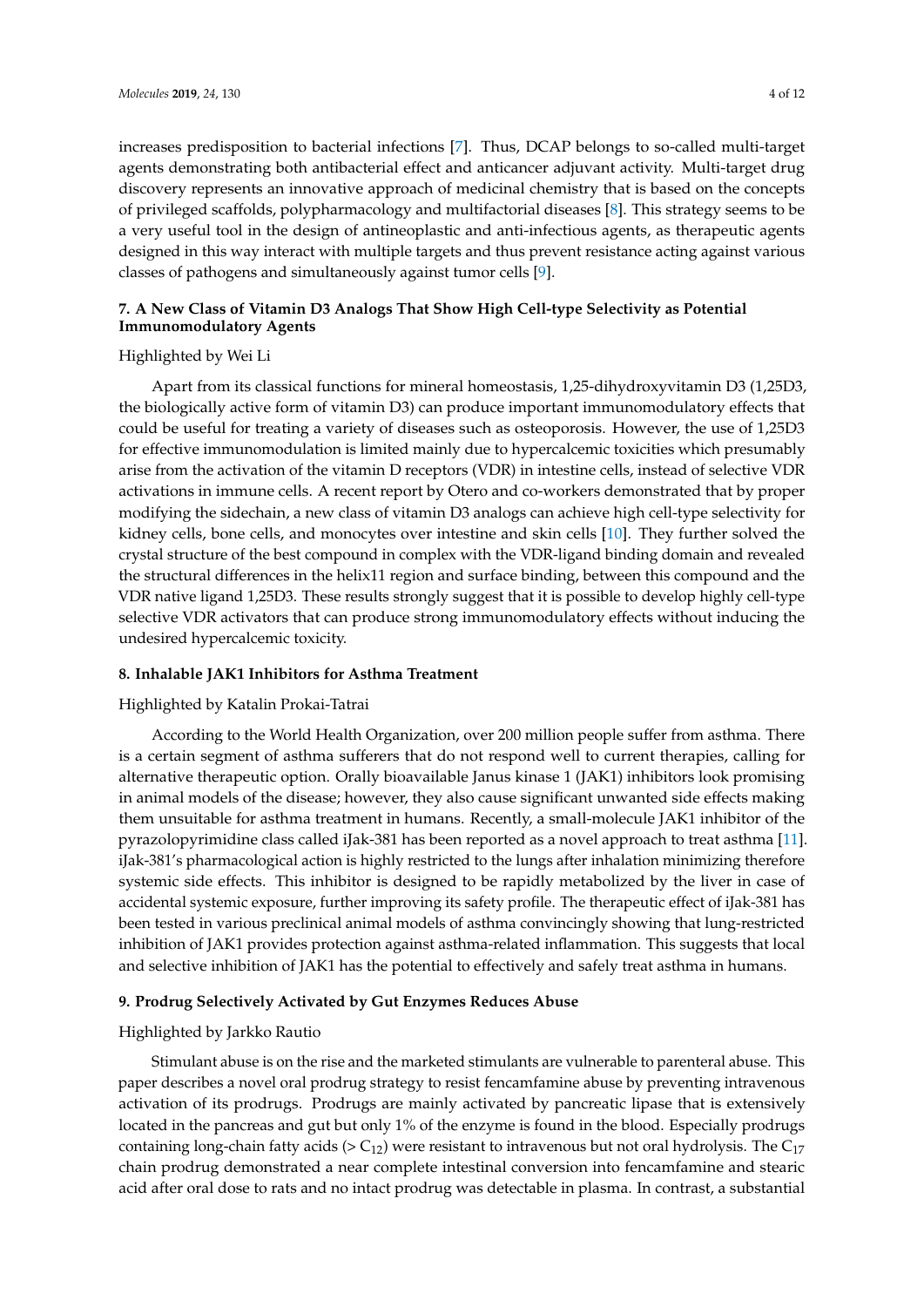amount of intact prodrug was detected in the plasma following the intravenous administration. Finally, the stearic acid prodrug of fencamfamine showed a significant oral but no intravenous increase in locomotion. This study showed, for the first time, that a pancreatic lipase-based mechanism of prodrug activation can address the risk of stimulant abuse. The stearic acid prodrug is being developed for the treatment of apathy in Alzheimer's disease and binge eating disorder [\[12\]](#page-11-6).

## **10. Identification of Csf1R as Potential Anti-epileptic Therapeutic Target Applying a Novel Computational Framework**

## Highlighted by Simona Collina

The identification and validation of drug target(s) still remains one of the most critical steps in the drug discovery process. Mapping the landscape of a disease in terms of its gene regulatory relationships offers considerable opportunities to accelerate the whole process. To address this problem, the interdisciplinary team coordinated by Prof Michael R. Johnson [\[13\]](#page-11-7) developed a general computational framework that combines gene regulatory information with causal reasoning ("Causal Reasoning Analytical Framework for Target discovery"—CRAFT). The authors proposed this approach for the identification of cell membrane receptors with a direction-specified influence over disease-related gene expression profiles. As proof of concept, they applied CRAFT to epilepsy and predicted the tyrosine kinase receptor Csf1R as a potential therapeutic target. The effect of Csf1R blockade in attenuating epilepsy seizures in three pre-clinical models of epilepsy was then validated, confirming Csf1R as a novel therapeutic target for counteracting acquired epilepsy. Taken together, these results highlight CRAFT as a systems-level framework for target discovery. The authors suggest that this approach is applicable to disease settings other than epilepsy and therefore CRAFT may pave the way for finding drugs for diseases lacking effective therapy.

## **11. CDK9 Inhibition as a New Tool for the Reactivation of Epigenetically Silenced Genes in Cancer**

## Highlighted by Tiziano Tuccinardi

Cyclin-dependent kinase 9 (CDK9) is a member of the positive transcription elongation factor b (P-TEFb) complex which regulates gene transcription elongation by phosphorylating the carboxyl-terminal domain of RNA polymerase II. By using the YB5 cell-based system derived from the human colon cancer cell line as a phenotypic screen, Issa and co-workers identified a potential aminothiazole-based hit compound that was chemically optimized obtaining a highly selective CDK9 inhibitor (MC180295,  $IC_{50} = 5$  nM) characterized by the presence of a bulky norbornyl group linked to the 2,4-diaminothiazole central scaffold [\[14\]](#page-11-8). Further studies reported by the authors show that the inhibition of CDK9 determines a reactivation of tumor-suppressor genes and increases sensitivity to immunotherapy in cancer models. Taken together, all these data pave the way for the design and development of new candidate drugs able to selectively inhibit CDK9.

## **12. Unveiling Lipid Polymorphism as a Mechanism of Membrane-Targeting Antimicrobials**

## Highlighted by Maria Emília Sousa

Concerning drug targets, lipids have not been as well studied as proteins. However, regarding antibiotics, targeting bacteria cell membrane has been effective for the past 75 years. Could the bacterial membrane still be an attractive target for new antibiotics? Rauter et al. [\[15\]](#page-11-9) discovered alkyl deoxy glycosides as neutral sugar-based bactericides over Gram-positive bacteria, namely *Bacillus anthracis* and *B. cereus*. In an interdisciplinary approach combining biomolecular simulations on phosphatidylethanolamine (PE)-rich vs. phosphatidylcholine (PC)-rich membranes, differential metabolomics and genomics and biophysical approaches, the authors proposed the unprecedented mode of action of these glycosides to be targeting membrane PE, thereby promoting bacterial membrane disruption through phospholipid lamellar-to-inverted hexagonal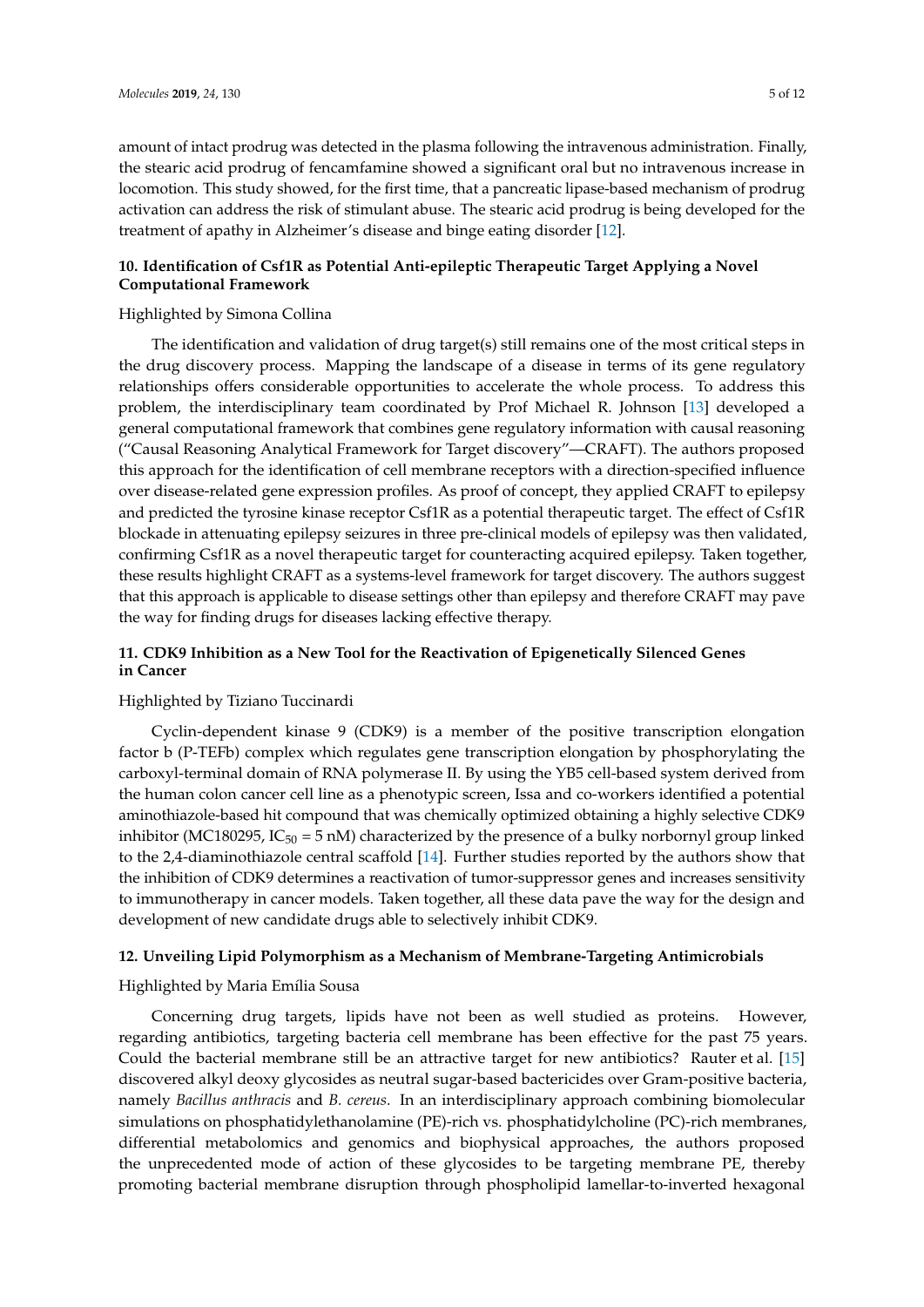phase transition. The authors disclosed this lipid polymorphism being responsible for specific carbohydrate-phospholipid interactions and as a key factor for membrane-targeting antimicrobials. Therefore, the bacterial membrane can be considered an attractive target, based on its essentiality, differential arrangement from mammalian membranes, and its "resistance to resistance".

## **13. Structure-Activity Relationship Study of a Social Wasp's Venom Antimicrobial Peptide (polybia-CP) Highlights Some "Key" Functional Motifs Allowing to Design Novel Candidate Antibiotics**

## Highlighted by Jean-Marc Sabatier

The extensive use of antibiotics has favored the emergence of multidrug-resistant bacteria. Antimicrobial peptides (AMPs) from the venoms of insects and arachnids are promising candidates to potentially treat drug-resistant bacterial infections. Torres and collaborators [\[16\]](#page-11-10) used a structure-function relationship strategy in the AMP polybia-CP (*Polybia paulista* wasp venom) to define its "key" functional motifs/hotspots. The helical content, net positive charge, hydrophobicity, and hydrophobic moment were highlighted as "key" determinants of its antimicrobial potential. The data were used to generate new AMPs with antibacterial activity in a mouse model. The approach described, referred to as a physicochemical-guided rational design strategy to generate peptide antibiotics, suggests that fine-tuning of such "key" parameters will enable to design nontoxic but potent AMPs with improved broad-spectrum antibacterial properties in vitro and in vivo.

## **14. Nanofiber Technology: A Bioinspired Challenge for Treatment of Cancer**

## Highlighted by Stefania Galdiero

The development of drug nanocarriers for cancer is extremely complex. Bellat et al. [\[17\]](#page-11-11) report on a novel biocompatible, non-immunogenic formulation of self-assembling peptide nanofiber precursors (NFP) characterized by a high design flexibility which allows for different lengths, charge distributions, drugs, imaging agents, chemical moieties and functional domains. Furthermore, the optimized glutathione (GSH)-NFP shows a unique combination of tumor uptake, penetration, infiltration, residing and retention properties. Thus, the therapeutic and safety benefits of the formulation able to release doxorubicin within the acidic environment of the tumor are also reported. An innovative and fascinating approach for further developments in next generation drug nanocarriers for combination therapies to treat cancers and infectious diseases is described. This groundbreaking paper suggests that these combinatorial approaches are entirely feasible.

## **15. Odilorhabdins, Antibacterial Agents that Cause Miscoding by Binding at a New Ribosomal Site**

## Highlighted by Rafik Karaman

A new class of antibiotics has been published by researchers from the USA and France. This class, odilorhabdins, or ODLs, is unique and promising due to the fact that its source is unconventional and it has a unique way of killing bacteria. Therefore, it is believed that these antibacterials may be very efficient at treating drug-resistant bacterial infections. The ODLs were produced by symbiotic bacteria spotted in soil-dwelling nematode worms colonizing insects for food. The study revealed that ODLs act by targeting the ribosome. However, their mechanism of action is unique because they bind to a place on the ribosome that has never been used by other known antibiotics. The ODLs were found to bind to the ribosome; the antibiotic disrupts the ability of the bacteria to interpret and translate genetic code causing the ribosome to make mistakes when it creates new proteins. This miscoding leads to corruption of the cell and causes the bacterial cell to die. The unique mechanism of ODLs is a very strong indicator that ODLs have the potential to treat infections that are untreated by other antibiotics [\[18\]](#page-11-12).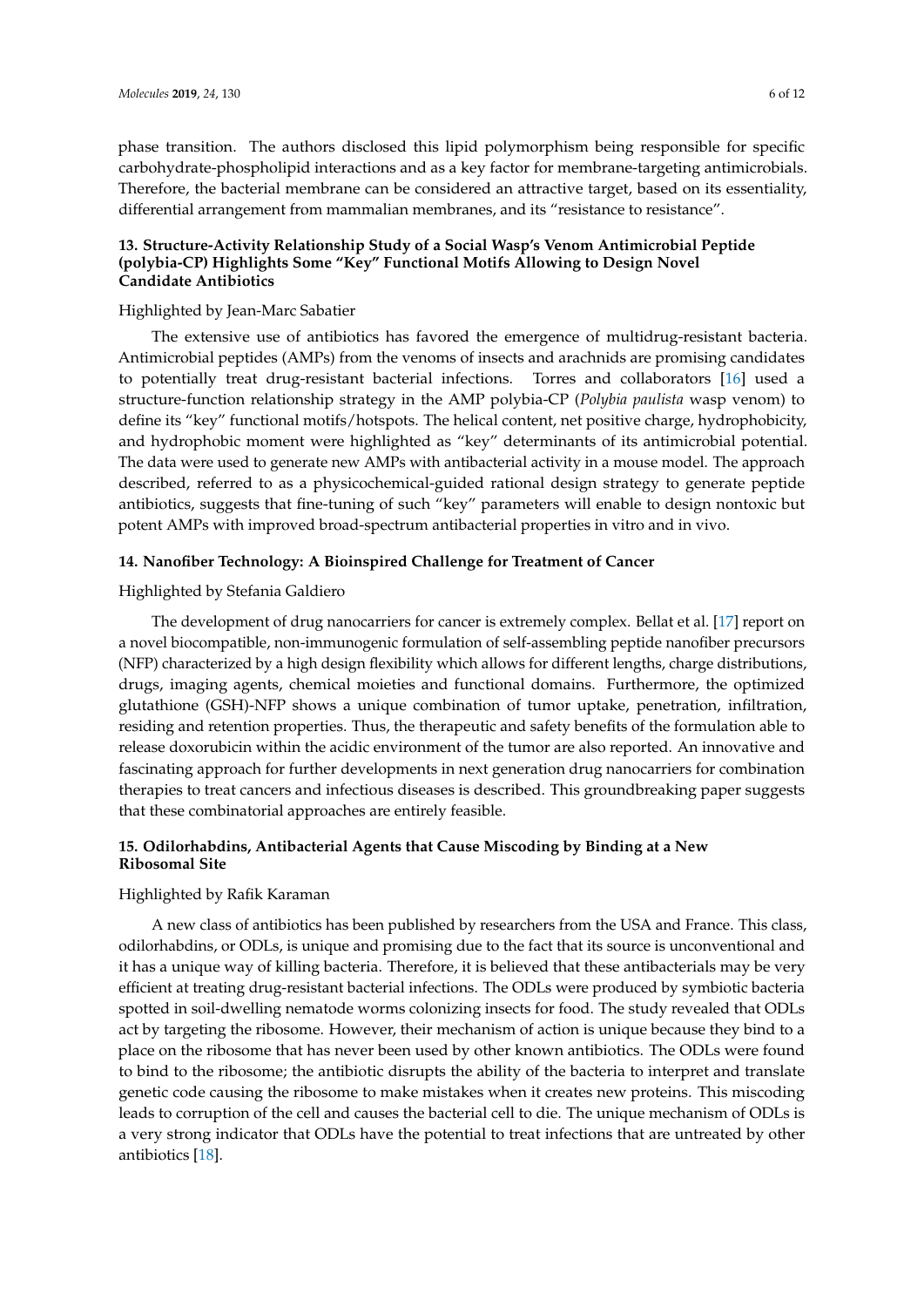## **16. A Novel Role of Ceramide Synthase 1 in Fat Metabolism Has Been Defined Using a Selective Inhibitor**

#### Highlighted by George Kokotos

Ceramides are a family of bioactive lipids, which are involved in lipid signaling. They regulate several physiological functions, including insulin sensitivity, and their increased levels have been implicated in the pathogenesis of insulin resistance. In mammals, the biosynthesis of ceramides is accomplished via the action of six different ceramide synthases (CerS1-6). C18 ceramide, which is synthesized by ceramide synthase 1 (CerS1), has been suggested to promote insulin resistance in humans. Recently, the discovery and characterization of the first potent, isoform-selective CerS inhibitor, which specifically targets CerS1, has been reported [\[19\]](#page-11-13). P053, (*S*)-2-amino-4-(4-(3,4-dichlorobenzyloxy)phenyl)-2-methylbutan-1-ol, inhibits CerS1 with nanomolar potency, exhibiting selectivity over the other CerS isoforms, as demonstrated by lipidomic profiling. Using this inhibitor, a role for CerS1 as an endogenous inhibitor of mitochondrial fatty acid oxidation in muscle and regulator of whole-body adiposity has been defined. CerS1 is involved in fat metabolism and its inhibition prevents fat deposition, but not insulin resistance induced by a high-fat diet.

#### **17. Heparanase Inhibitor Clinical Trials**

## Highlighted by Giangiacomo Torri

Heparanase is a mammalian endoglycosidase that is overexpressed in various tumor forms. The overexpression of heparanase by tumor cells is mainly correlated with their ability to form metastases and with the vascularization of the tumor mass which ends with the reduction of survival expectations of cancer patients also after surgical treatment. In animal models it has been observed that non-anticoagulant heparins and their mimetics, such as sulfate oligosaccharides, inhibit the action of heparanase, thereby becoming promising antimetastatic and antitumor drugs in various solid tumor diseases. The inhibitory action of these drug candidates, whose chemical structure has been widely studied, depends on the fact that they block the active site of this hydrolase mimicking the sequence glucuronic acid β1-4 α glucosamine present in the heparan sulfates of the cell membranes. Substances labeled with laboratory codes PI88, PG545, and M402 have passed Phase 1 clinical trials. A recent publication reports the first trial evaluating a heparanase inhibitor in hematologic malignancies. The results of the study on SST0001, a derivative of glycol split heparin having as its druggable target multiple myeloma, show a safety and high tolerability profile [\[20\]](#page-11-14).

#### **18. Binding Kinetics Survey of the Drugged Kinome**

#### Highlighted by F. Javier Luque

Since the introduction of the drug–target residence time model around a decade ago, increasing attention has been paid to the lifetime of drug–target complexes to understand the activity of small compounds [\[21\]](#page-11-15). Georgi and coworkers report an interesting application to kinase inhibitors [\[22\]](#page-11-16). To this end, the authors performed high-throughput binding kinetics assays to characterize the interaction of 270 compounds (32 FDA-approved drugs and 238 clinical and preclinical candidates and tool compounds) with 40 clinically-validated kinases. The results revealed that on-rates ( $k_{on}$ ) are better correlated with dissociation constants  $(K_D)$  than off-rates  $(k_{off})$ . However, this trend was gradually inverted with the inhibitory potency, the fraction of slowly dissociating compounds being increased upon transition from early to late stages in drug discovery. In addition, the interplay between target occupancy and the plasma elimination rate is critical for the efficacy profile of drugs, being relevant for achieving kinetic selectivity between primary and potential off-targets. Finally, hydrophobic interactions seem to play an important role in dictating the slow dissociating behavior of compounds. Altogether, this study underscores the impact of binding kinetics in providing clues for the prospective design of novel bioactive compounds.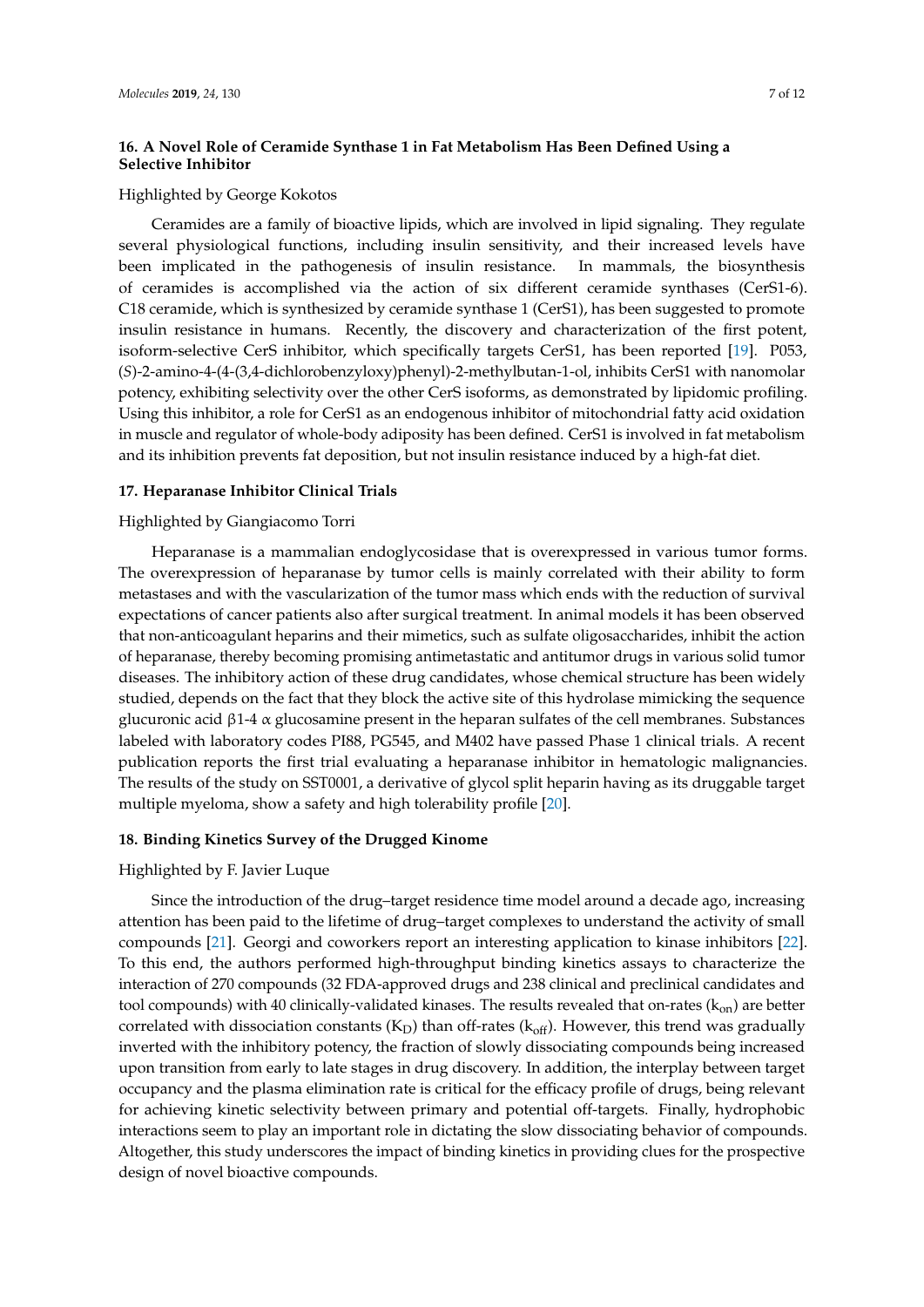## **19. Doxycycline, an Inhibitor of Mitochondrial Biogenesis, Effectively Reduces Cancer Stem Cells (CSCs) in Early Breast Cancer Patients: A Clinical Pilot Study**

#### Highlighted by M. Helena Vasconcelos

Targeting cancer stem cells (CSCs) may be an exceptional approach to prevent and treat cancer, avoiding tumor relapse. CSCs may be responsible for tumor initiation, maintenance, metastasis, resistance to therapeutic approaches and recurrence. However, finding specific targets and discovering drugs that specifically target CSCs has proved a hurdle. Remarkably, different mitochondrial functions were reported to promote acquisition and maintenance of a CSC phenotype [\[23\]](#page-11-17), suggesting that inhibition of mitochondrial function could be the "Achilles heel" of CSCs. This prompted novel drug-discovery and also drug-repurposing studies, since mitochondria evolved from bacteria and some of the currently clinically-used antibiotics target mitochondria as a side effect. The recent publication by Scatena C. et al. [\[24\]](#page-12-0) shows results from the first clinical pilot study using short-term pre-operative treatment with oral doxycycline (a broad-spectrum antibiotic) to eliminate CSCs in early breast cancer patients. Preliminary results indicate that doxycycline can reduce the expression of CD44 and ALDH1, two putative CSC markers. If confirmed, this could signify a major breakthrough in cancer treatment, by repurposing cheap, over-the-counter antibiotics to be used together with standard treatments, to achieve long-term survival of patients.

## **20. Target Validation and Identification of Novel Boronate Inhibitors of the** *Plasmodium falciparum* **Proteasome**

#### Highlighted by Dimitra Hadjipavlou-Litina

Malaria remains a major health problem for millions of people. The threat is increasing due to the climatic changes on the planet. Current antimalarial therapies are highly dependent on artemisinin-based combination therapies. Proteasome inhibitors show potential for the treatment of malaria, exhibiting parasiticidal activity. Bortezomib, a covalent peptide boronate proteasome inhibitor which was used clinically to treat multiple myeloma, has been shown to have activity against *P. falciparum*. Tilley et al. [\[25\]](#page-12-1) validated the β5 subunit of the proteasome as the target to generate bortezomib-resistant parasites. A boronate peptide library was screened to identify inhibitors of the growth of cultures of *P. falciparum*. It seems that inhibition of β5 activity is needed for potent antiplasmodial activity. Amino acid residues at the P1, P2, and P3 can confer selective binding to the *P. falciparum* proteasome, providing a path to further modification of the peptide boronate scaffold in order to generate more selective inhibitors. The profiling of the substrate reveals *P. falciparum* 20S proteasome active site preferences that will inform attempts to design more selective inhibitors.

#### **21. Discovery of Novel and Powerful Antidepressants**

## Highlighted by Carlo Siciliano

The discovery of antidepressants is arguably the greatest breakthrough in the field of major depression. This disorder is one of the most common, burdensome, and costly psychiatric disorders worldwide, causing an elevated risk of suicide. Unfortunately, depression is compounded by the lack of fast and efficacious pharmacological treatments. Antidepressants inhibit MAO-A, but they are not selective because also MAO-B is inhibited in variable extent. These deficiencies highlight the need for the development of novel medicaments. The discovery of the serotoninergic  $5-HT<sub>7</sub>$ receptor unlocked new potentialities in the clinical treatment of depression. Synthetic hydantoin derivatives have been designed as potent and selective serotonin  $5-HT<sub>7</sub>$  receptor agents [\[26\]](#page-12-2). 5-Phenyl-3-(2-hydroxy-3-(4-(2-ethoxyphenyl)piperazin-1-yl)propyl-5-methylimidazolidine-2,4-dione was the base structure. All derivatives were easily prepared, characterized, their crystal structures were obtained, and comprehensive investigations performed by computer-aided studies established their structure-ligand interactions, affinities and selectivities. All hydantoin analogues showed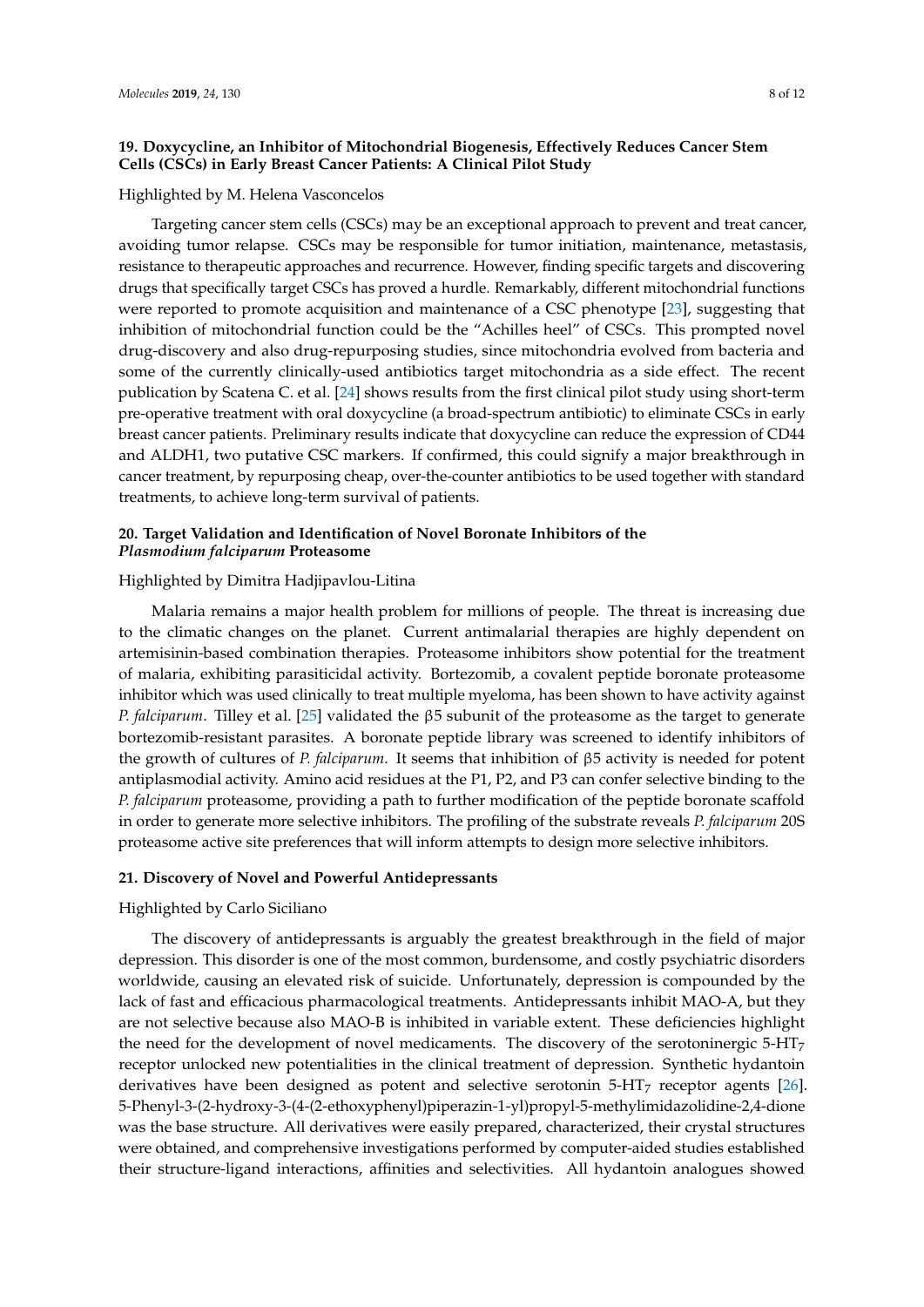potent affinities and selectivities, and their antidepressant-like effects were investigated in vivo by behavioural tests. Aryl substituents on hydantoin and piperazine scaffolds generated powerful antidepressants whose strong benefits on CNS were definitively assessed in silico.

## **22. Rational Tuning of Fluorobenzene Probes for Cysteine-Selective Protein Modification**

Highlighted by Michael Gütschow

In this impressive study by Morten Meldal, Frederik Diness and their coworkers at the Center for Evolutionary Chemical Biology, Department of Chemistry, University of Copenhagen, novel probes for site selective cysteine labeling have been introduced [\[27\]](#page-12-3). The authors performed a reactivity tuning of fluorobenzenes towards  $S_N$ Ar reactions with Boc-cysteine which relied on the electron withdrawing capacity of the *para* substituent and on the number of fluorine substituents introduced. Optimized probes selectively arylated cysteine residues in proteins under aqueous conditions. Chemoselective inhibition of a cysteine protease, papain, over a serine protease, subtilisin, was also demonstrated. Noteworthy, fluorobenzene probes allowed discrimination among cysteine residues with different physicochemical properties in a model protein, tobacco etch virus protease. The novel probes were successfully applied for activity-based protein profiling and for identifying proteins containing reactive cysteine residues in cellular lysates.

## **23. The PROTAC Approach as a Promising Chemical Weapon in Epigenetic Modulation**

## Highlighted by Rino Ragno

PROTACs (proteolysis targeting chimeras) are small bi-functional molecules designed to induce the degradation of a target protein through a proteasome-dependent mechanism [\[28\]](#page-12-4). In the last decade several PROTACs have been successfully applied demonstrating to be a robust strategy to generate potential novel therapeutics useful also for undruggable targets [\[29\]](#page-12-5). In particular, Bassi et al. developed novel potential anti-inflammatory therapeutic agents by generating the first PROTACs directed to the degradation and modulation of P300/CBP-associated factor (PCAF) and general control nonderepressible 5 (GCN5) epigenetic proteins, containing an acetyltransferase domain and a bromodomain [\[30\]](#page-12-6). Their synthesized racemic and pure enantiomers of designed PCAF PROTACs through extensive biochemical and biological evaluation were proved to be effective in downregulating PCAF protein levels at over 90% in macrophages and monocyte-derived dendritic cells. Data revealed the approach to be a promising one to extend the tractability of nuclear proteins, such as epigenetic targets, to small molecule modulation able to selectively bind to pre-defined targets. No matter what the physiological mechanism of PROTACs could be, this strategy represents a way to develop effective small molecule focused degraders.

## **24. Synthesis of New Betulinic Acid/Betulin-Derived Dimers and Hybrids with Potent Antimalarial and Antiviral Activities**

#### Highlighted by Paula A. C. Gomes

In tropical and sub-tropical areas of the globe, malaria is a leading cause of morbidity and mortality, especially amongst young children. Prognosis is also very poor for people co-infected with malaria and other pathogens, especially, retroviruses like HIV-1 or herpetic viruses, like the human cytomegalovirus (HMCV) [\[31,](#page-12-7)[32\]](#page-12-8). As such, any developments towards promising candidates to fight malarial-viral co-infections are of utmost importance to tackle this tremendous health burden. In this connection, the recent report by Tsogoeva and co-workers [\[33\]](#page-12-9) is an important first step towards that end. In this work, betulinic acid/betulin based dimer and hybrid compounds carrying ferrocene and/or artesunic acid moieties displayed potent in vitro action against both *P. falciparum* and HCMV. Additive and/or synergistic effects were also observed between the natural or semisynthetic products, such as betulinic acid-/betulin- and artesunic acid-derived compounds. Overall, these are relevant findings towards future development of effective dual-action medicines against co-infections.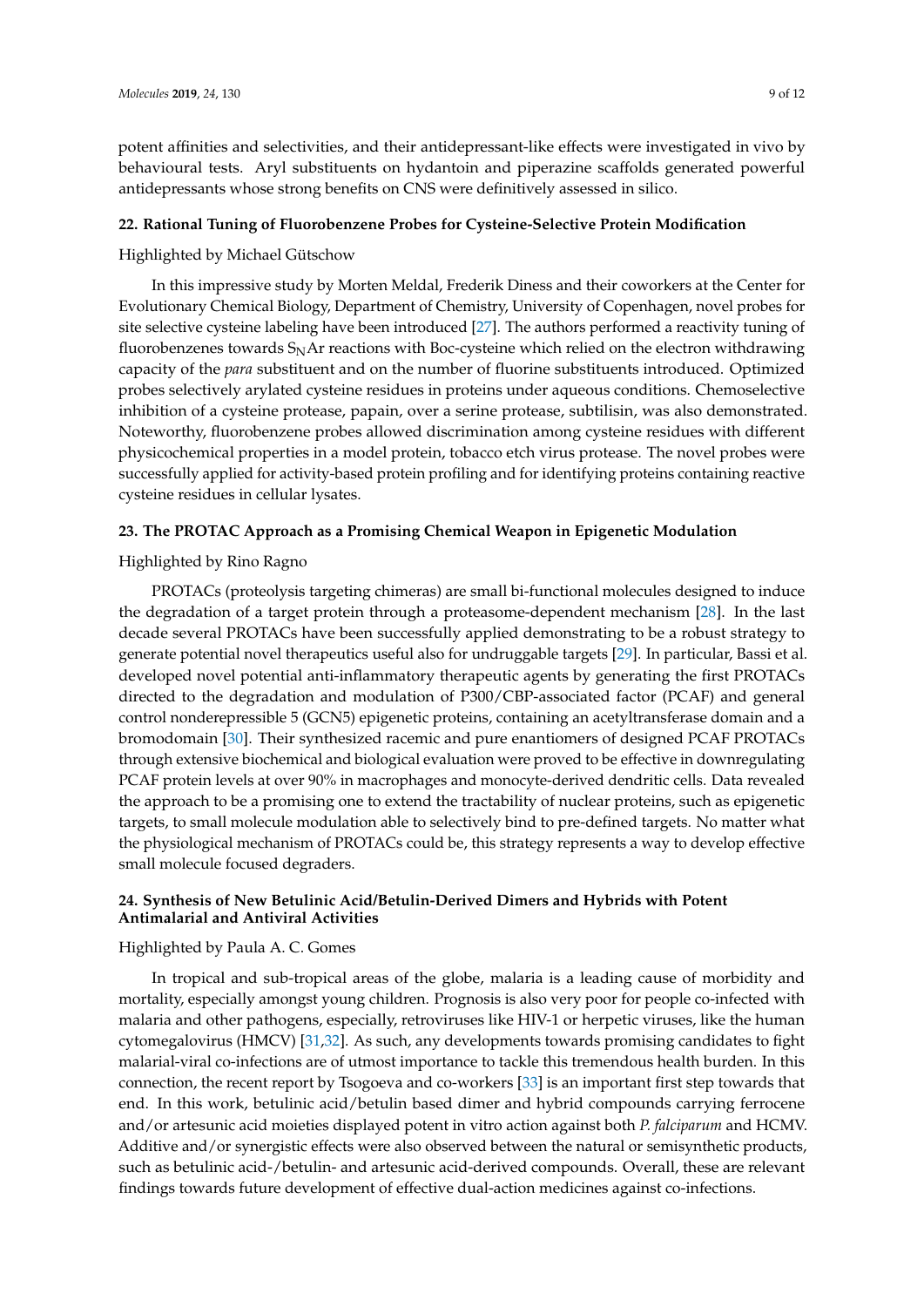## **25. Small Drug TH5487 Inhibits OGG1 and Acts as Potent New Anti-inflammatory**

Highlighted by Luigi A. Agrofoglio

A new small drug candidate, TH5487 [4-(4-bromo-2-oxo-2,3-dihydro-1*H*-benzo[*d*]imidazol-1-yl)- *N*-(4-iodophenyl)piperidine-1-carboxamide], was reported by I. Boldogh, T. Helleday and collaborators to be a selective active-site inhibitor of 8-oxoguanine DNA glycosylase 1 (OGG1) [\[34\]](#page-12-10). This new compound suppresses proinflammatory gene expression and inflammation in mice. Because OGG1 binds 8-oxoG and because OGG1-deficient mice are resistant to acute and systemic inflammation, authors hypothesized that OGG1 inhibition may represent a strategy for the prevention and treatment of inflammation. TH5487 inhibits DNA repair by preventing OGG1 from binding to its DNA substrate and does not affect the activity of other DNA glycosylases. This proof of concept will help in designing small molecules that targeting oxidative DNA repair can alleviate inflammatory conditions in vivo.

## **26. A New Prodrug Strategy for Sulphate Containing Drugs Enables the Development of New Oral** β**-Lactamase Inhibitors**

#### Highlighted by Diego Muñoz-Torrero

Thirty-five years after launch, clavulanic acid remains the only approved oral β-lactamase inhibitor (BLI). Diazabicyclooctanones (DBOs) are a new class of non-β-lactam BLIs but the presence of a sulfate group in their structure precludes oral absorption, making it necessary a much less convenient intravenous administration. Gordon et al. have developed a very elegant strategy for the design of orally available prodrugs of the FDA-approved DBO avibactam [\[35\]](#page-12-11). The new prodrug strategy combines the stability of neopentyl groups as sulfate protecting groups [\[36\]](#page-12-12) with the metabolic lability of an ester group placed at the end of the side chain, which upon in vivo esterase cleavage reveals an appropriately placed nucleophile (carboxylate or alkoxide) that intramolecularly attacks the electrophilic neopentyl methylene group, thereby expelling the active drug. The steric hindrance exerted by the gem-dimethyl group prevents alkylation of external nucleophiles (biomolecules) while favoring the attack of the intramolecular nucleophile by bringing it closer to the displacement site. The novel prodrugs display high oral bioavailability in rat, dog and monkey, and in combination with appropriate oral β-lactam antibiotics restore the antibiotic's effectiveness.

**Author Contributions:** All the authors contributed equally to this work.

**Funding:** The APC was sponsored by MDPI.

**Conflicts of Interest:** The authors declare no conflict of interest.

#### **References**

- <span id="page-10-0"></span>1. Global, regional, and national deaths, prevalence, disability-adjusted life years, and years lived with disability for chronic obstructive pulmonary disease and asthma, 1990–2015: A systematic analysis for the Global Burden of Disease Study 2015. *Lancet Respir. Med.* **2017**, *5*, 691–706. [\[CrossRef\]](http://dx.doi.org/10.1016/S2213-2600(17)30293-X)
- <span id="page-10-1"></span>2. Erra, M.; Taltavull, J.; Bernal, F.J.; Caturla, J.F.; Carrascal, M.; Pages, L.; Mir, M.; Espinosa, S.; Gracia, J.; Dominguez, M.; et al. Discovery of a novel inhaled PI3Kdelta inhibitor for the treatment of respiratory diseases. *J. Med. Chem.* **2018**, *61*, 9551–9567.
- <span id="page-10-2"></span>3. Sriskantharajah, S.; Hamblin, N.; Worsley, S.; Calver, A.R.; Hessel, E.M.; Amour, A. Targeting phosphoinositide 3-kinase δ for the treatment of respiratory diseases. *Ann. N. Y. Acad. Sci.* **2013**, *1280*, 35–39. [\[CrossRef\]](http://dx.doi.org/10.1111/nyas.12039) [\[PubMed\]](http://www.ncbi.nlm.nih.gov/pubmed/23551101)
- <span id="page-10-3"></span>4. Lamaa, D.; Lin, H.P.; Zig, L.; Bauvais, C.; Bollot, G.; Bignon, J.; Levaique, H.; Pamlard, O.; Dubois, J.; Ouaissi, M.; et al. Design and synthesis of tubulin and histone deacetylase inhibitor based on iso-combretastatin A-4. *J. Med. Chem.* **2018**, *61*, 6574–6591. [\[CrossRef\]](http://dx.doi.org/10.1021/acs.jmedchem.8b00050) [\[PubMed\]](http://www.ncbi.nlm.nih.gov/pubmed/30004697)
- <span id="page-10-4"></span>5. Bird, M.J.; Silvestri, A.P.; Dawson, P.E. Expedient on-resin synthesis of peptidic benzimidazoles. *Bioorg. Med. Chem. Lett.* **2018**, *28*, 2679–2681. [\[CrossRef\]](http://dx.doi.org/10.1016/j.bmcl.2018.04.062) [\[PubMed\]](http://www.ncbi.nlm.nih.gov/pubmed/29739642)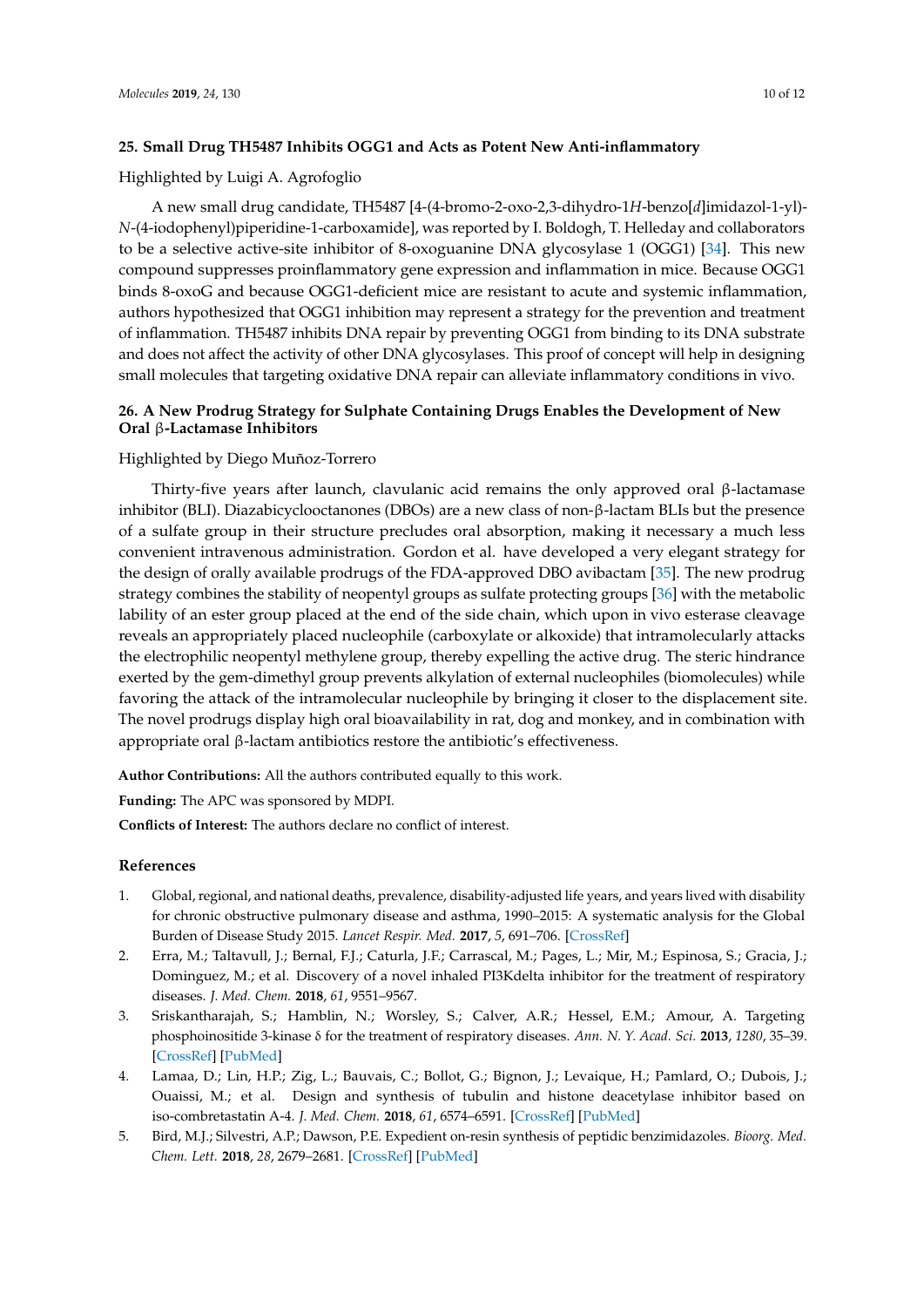- <span id="page-11-0"></span>6. Nishimura, Y.; Esaki, T.; Isshiki, Y.; Okamoto, N.; Furuta, Y.; Kotake, T.; Watanabe, Y.; Ohta, M.; Nakagawa, T.; Noda, H.; et al. Development of a novel human Parathyroid Hormone Receptor 1 (hPTHR1) agonist (CH5447240), a potent and orally available small molecule for treatment of hypoparathyroidism. *J. Med. Chem.* **2018**, *61*, 5949–5962.
- <span id="page-11-1"></span>7. Allavena, G.; Debellis, D.; Marotta, R.; Joshi, C.S.; Mysorekar, I.U.; Grimaldi, B. A broad-spectrum antibiotic, DCAP, reduces uropathogenic *Escherichia coli* infection and enhances vorinostat anticancer activity by modulating autophagy. *Cell Death Dis.* **2018**, *9*, 780. [\[CrossRef\]](http://dx.doi.org/10.1038/s41419-018-0786-4) [\[PubMed\]](http://www.ncbi.nlm.nih.gov/pubmed/30006504)
- <span id="page-11-2"></span>8. Silakari, O. *Key Heterocycle Cores for Designing Multitargeting Molecules*; Elsevier: Amsterdam, The Netherlands, 2018.
- <span id="page-11-3"></span>9. Ramsay, R.R.; Popovic-Nikolic, M.R.; Nikolic, K.; Uliassi, E.; Bolognesi, M.L. A perspective on multi-target drug discovery and design for complex diseases. *Clin. Transl. Med.* **2018**, *7*, 3. [\[CrossRef\]](http://dx.doi.org/10.1186/s40169-017-0181-2) [\[PubMed\]](http://www.ncbi.nlm.nih.gov/pubmed/29340951)
- <span id="page-11-4"></span>10. Otero, R.; Ishizawa, M.; Numoto, N.; Ikura, T.; Ito, N.; Tokiwa, H.; Mourino, A.; Makishima, M.; Yamada, S. 25*S*-Adamantyl-23-yne-26,27-dinor-1alpha,25-dihydroxyvitamin D3: Synthesis, tissue selective biological activities, and X-ray crystal structural analysis of its vitamin D receptor complex. *J. Med. Chem.* **2018**, *61*, 6658–6673. [\[CrossRef\]](http://dx.doi.org/10.1021/acs.jmedchem.8b00427) [\[PubMed\]](http://www.ncbi.nlm.nih.gov/pubmed/29989817)
- <span id="page-11-5"></span>11. Dengler, H.S.; Wu, X.; Peng, I.; Rinderknecht, C.H.; Kwon, Y.; Suto, E.; Kohli, P.B.; Liimatta, M.; Barrett, K.; Lloyd, J.; et al. Lung-restricted inhibition of Janus kinase 1 is effective in rodent models of asthma. *Sci. Trans. Med.* **2018**, *10*, eaao2151. [\[CrossRef\]](http://dx.doi.org/10.1126/scitranslmed.aao2151) [\[PubMed\]](http://www.ncbi.nlm.nih.gov/pubmed/30463918)
- <span id="page-11-6"></span>12. Patil, S.T.; Bihovsky, R.H.; Smith, S.A.; Potter, W.Z.; Stella, V.J. Novel prodrug PRX-P4-003, selectively activated by gut enzymes, may reduce the risk of iatrogenic addiction and abuse. *Drug Alcohol Depend.* **2018**, *186*, 159–166. [\[CrossRef\]](http://dx.doi.org/10.1016/j.drugalcdep.2017.12.042) [\[PubMed\]](http://www.ncbi.nlm.nih.gov/pubmed/29574296)
- <span id="page-11-7"></span>13. Srivastava, P.K.; van Eyll, J.; Godard, P.; Mazzuferi, M.; Delahaye-Duriez, A.; Steenwinckel, J.V.; Gressens, P.; Danis, B.; Vandenplas, C.; Foerch, P.; et al. A systems-level framework for drug discovery identifies Csf1R as an anti-epileptic drug target. *Nat. Commun.* **2018**, *9*, 3561. [\[CrossRef\]](http://dx.doi.org/10.1038/s41467-018-06008-4) [\[PubMed\]](http://www.ncbi.nlm.nih.gov/pubmed/30177815)
- <span id="page-11-8"></span>14. Zhang, H.; Pandey, S.; Travers, M.; Sun, H.; Morton, G.; Madzo, J.; Chung, W.; Khowsathit, J.; Perez-Leal, O.; Barrero, C.A.; et al. Targeting CDK9 reactivates epigenetically silenced genes in cancer. *Cell* **2018**, *175*, 1244–1258. [\[CrossRef\]](http://dx.doi.org/10.1016/j.cell.2018.09.051) [\[PubMed\]](http://www.ncbi.nlm.nih.gov/pubmed/30454645)
- <span id="page-11-9"></span>15. Dias, C.; Pais, J.P.; Nunes, R.; Blázquez-Sánchez, M.-T.; Marquês, J.T.; Almeida, A.F.; Serra, P.; Xavier, N.M.; Vila-Viçosa, D.; Machuqueiro, M.; et al. Sugar-based bactericides targeting phosphatidylethanolamine-enriched membranes. *Nat. Commun.* **2018**, *9*, 4857. [\[CrossRef\]](http://dx.doi.org/10.1038/s41467-018-06488-4) [\[PubMed\]](http://www.ncbi.nlm.nih.gov/pubmed/30451842)
- <span id="page-11-10"></span>16. Torres, M.D.; Pedron, C.N.; Higashikuni, Y.; Kramer, R.M.; Cardoso, M.H.; Oshiro, K.G.; Franco, O.L.; Silva Junior, P.I.; Silva, F.D.; Oliveira Junior, V.X.; et al. Structure-function-guided exploration of the antimicrobial peptide polybia-CP identifies activity determinants and generates synthetic therapeutic candidates. *Nat. Comm.* **2018**. [\[CrossRef\]](http://dx.doi.org/10.1038/s42003-018-0224-2) [\[PubMed\]](http://www.ncbi.nlm.nih.gov/pubmed/30534613)
- <span id="page-11-11"></span>17. Bellat, V.; Ting, R.; Southard, T.L.; Vahdat, L.; Molina, H.; Fernandez, J.; Aras, O.; Stokol, T.; Law, B. Functional peptide nanofibers with unique tumor targeting and enzyme-induced local retention properties. *Adv. Funct. Mater.* **2018**, *28*, 1803969. [\[CrossRef\]](http://dx.doi.org/10.1002/adfm.201803969) [\[PubMed\]](http://www.ncbi.nlm.nih.gov/pubmed/30505260)
- <span id="page-11-12"></span>18. Pantel, L.; Florin, T.; Dobosz-Bartoszek, M.; Racine, E.; Sarciaux, M.; Serri, M.; Houard, J.; Campagne, J.-M.; de Figueiredo, R.M.; Midrier, C.; et al. Odilorhabdins, antibacterial agents that cause miscoding by binding at a new ribosomal site. *Mol. Cell* **2018**, *70*, 83–94. [\[CrossRef\]](http://dx.doi.org/10.1016/j.molcel.2018.03.001)
- <span id="page-11-13"></span>19. Turner, N.; Lim, X.Y.; Toop, H.D.; Osborne, B.; Brandon, A.E.; Taylor, E.N.; Fiveash, C.E.; Govindaraju, H.; Teo, J.D.; McEwen, H.P.; et al. A selective inhibitor of ceramide synthase 1 reveals a novel role in fat metabolism. *Nat. Commun.* **2018**, *9*, 3165. [\[CrossRef\]](http://dx.doi.org/10.1038/s41467-018-05613-7)
- <span id="page-11-14"></span>20. Galli, M.; Chatterjee, M.; Grasso, M.; Specchia, G.; Magen, H.; Einsele, H.; Celeghini, I.; Barbieri, P.; Paoletti, D.; Pace, S.; et al. Phase I study of the heparanase inhibitor Roneparstat: An innovative approach for multiple myeloma therapy. *Haematologica* **2018**, *103*, e469–e472. [\[CrossRef\]](http://dx.doi.org/10.3324/haematol.2017.182865)
- <span id="page-11-15"></span>21. Copeland, R.A. The drug-target residence time model: A 10-year retrospective. *Nat. Rev. Drug Discov.* **2016**, *15*, 87–95. [\[CrossRef\]](http://dx.doi.org/10.1038/nrd.2015.18)
- <span id="page-11-16"></span>22. Georgi, V.; Schiele, F.; Berger, B.-T.; Steffen, A.; Zapata, P.A.M.; Briem, H.; Menz, S.; Preusse, C.; Vasta, J.D.; Robers Matthew, B.; et al. Binding kinetics survey of the drugged kinome. *J. Am. Chem. Soc.* **2018**, *140*, 15774–15782. [\[CrossRef\]](http://dx.doi.org/10.1021/jacs.8b08048) [\[PubMed\]](http://www.ncbi.nlm.nih.gov/pubmed/30362749)
- <span id="page-11-17"></span>23. Skoda, J.; Borankova, K.; Jansson, P.J.; Huang, M.L.; Veselska, R.; Richardson, D.R. Pharmacological targeting of mitochondria in cancer stem cells: An ancient organelle at the crossroad of novel anti-cancer therapies. *Pharmacol. Res.* **2019**, *139*, 298–313. [\[CrossRef\]](http://dx.doi.org/10.1016/j.phrs.2018.11.020) [\[PubMed\]](http://www.ncbi.nlm.nih.gov/pubmed/30453033)